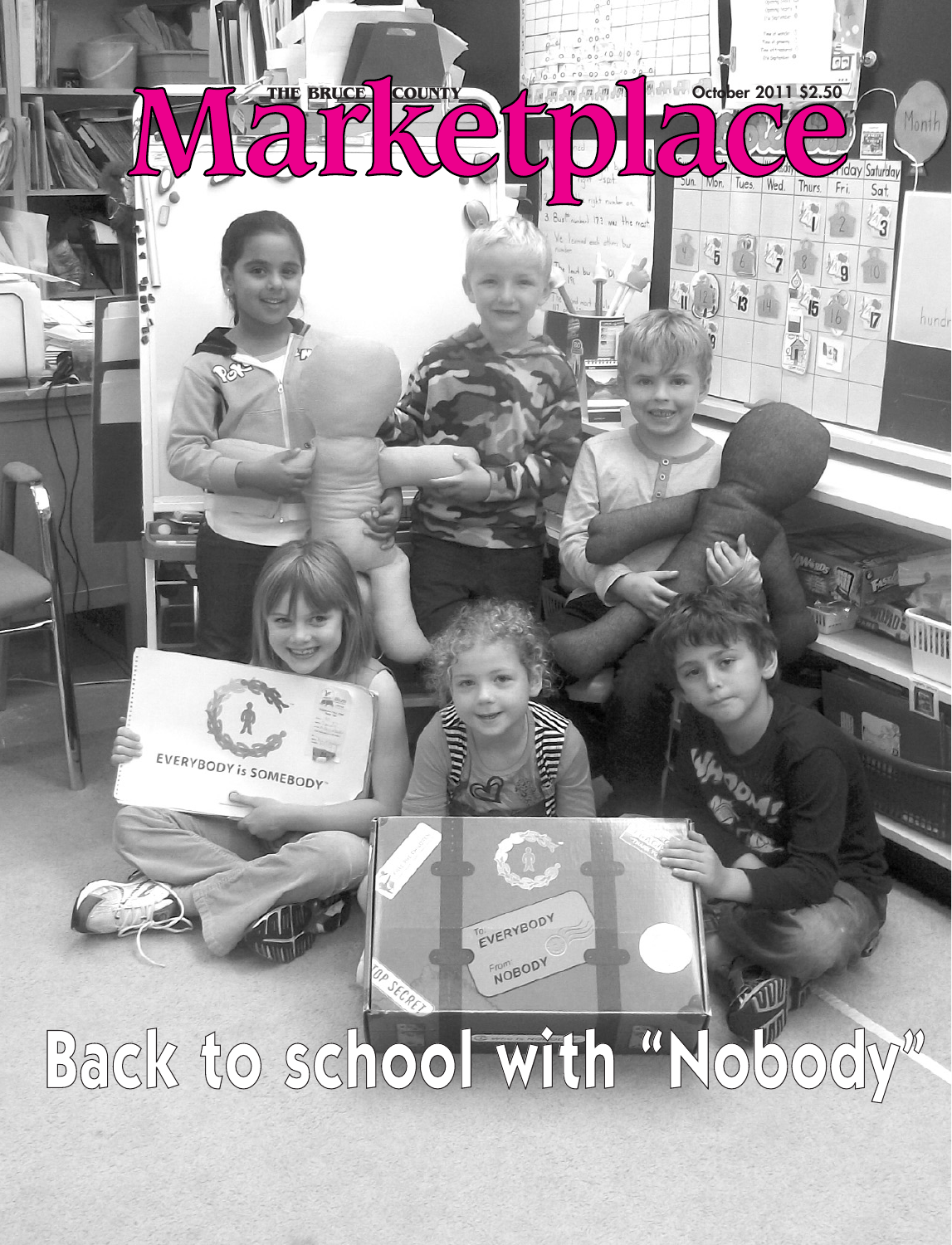# **Marketplace** Vol. 22 No. 10



Everybody loves "Nobody". Mrs. McFadden's Grade 1/2 Class hold on tight to "Nobody". Back Row L-R: Harleen Gill, Jeremy Cortan and "star of the day" Jared Houghton. Front row L-R: Jorja Scott, Kate Matthews and Jaxon Huber.

> *Photo by Deborah Pannell*

### **Feature Story Page 22**

School children across the country will benefit for life when they participate in the educational program 'Who is Nobody?'. Kids create their own projects to help in their community, and learn that changing our world for the better is something they, too, can achieve. Our feature explores how 'Nobody' becomes a 'Somebody' over the course of the school year.

| Publisher 3             | Psychology 19        |
|-------------------------|----------------------|
| Historically Speaking 4 | Saugeen Shores 20    |
| Editorial 5             | Feature 22           |
| Ripley/Lucknow 8        | Golf Tips 24         |
| Rooftops 10             | Psychology 26        |
| Road to China 12        | Ports Sports 28      |
| Seniors 14              | Crimestoppers 30     |
| Are You Covered 15      | Fitness Sake 34      |
| Paisley 16              | Between the Covers36 |
| The View from Here18    | Dear Liz 38          |

# **Märketplace**

is published the first of each month and is distributed by mail to 13,000 homes and businesses, reaching Kincardine, Tiverton, Ripley, Lucknow, Point Clark, Holyrood, Paisley, Port Elgin and Southampton.

**Sales/Design Deborah Pannell Design/Prod Heidi Burger Sales Mel McGuigan Editorial Staff Anne Judd Sarah Chisholm**

**Jodi Jerome**

**Brenda Fabry**

**Publisher/Sales James Pannell Bus. Manager Linda Pannell**

**Production Louise Court**

**910 Queen Street, Box 523 Kincardine, Ontario N2Z 2Y9 The Bruce County Marketplace**

**Phone 519-396-9142 Fax 519-396-3555**

**1-877-396-9142**

**email: marketplace@bmts.com website: www.themarketplacemag.com Pub. Mail Agreement #40032950 \*Paid advertisement.**

BY JAMES PANNELL

## **From the Publisher**



Hats off to all the people and businesses who rose to the occasion and donated or held fundraisers in support of Goderich. the Kosmerlys of Gilley's raised \$10,000 which was doubled by the government for a total of \$30,000 for our neighbours to the south.

A Johnny Cash Tribute Show will be held at the Davidson Centre on Friday, October 28 a 8pm. Ten per cent or a minimum of \$1,000 will be donated to the Kincardine Legion. For more information call 1-877-571-0551.

The Kincardine Theatre Guild will be presenting *Anne of Green Gables*, a musical, November 17 to December 3. It has a cast of many including our young local talent.

If you like hot dogs you'll want to visit Captain Pearl's Dawgs in Port Elgin. Jason and Jewel Steele have opened a pirate themed take-out restaurant offering the 'barnacle dawg' among many. Ahoy Matey.

The 26th Annual Ecumenical Bazaar sponsored by the Anglican church of the Messiah, Kincardine United Church and Kincardine Presbyterian Church will be held Saturday, November 5 from 10am to 2pm at the Knox Presbyterian Church, 345 Durham St., Kincardine. For more information call Pat Moulton at 396-3239.

Don't miss the 25th Pumpkinfest in Port Elgin October 1 and 2. If it's even possible it just gets bigger and better every year. This year promises to be the best. Pumpkinfest is living proof of what can be achieved when a town pulls together.

Tiverton Fall Fair, celebrating 150 years begins with a midway Friday, September 30th and carries on through until Sunday.

Gordon Pharmasave in Kincardine has expanded next door into Corabelle's old digs which will allow them more space for their giftware and accessories.

Congratulations to Ken Battler of B&W Appliances for his PEAK Award for 25 years in business.

Until next time... walk on the sunny side.

*Our columnists are selected for a knowledge in their subject areas. Their statements and opinions, therefore, are their own and not those of the publisher.*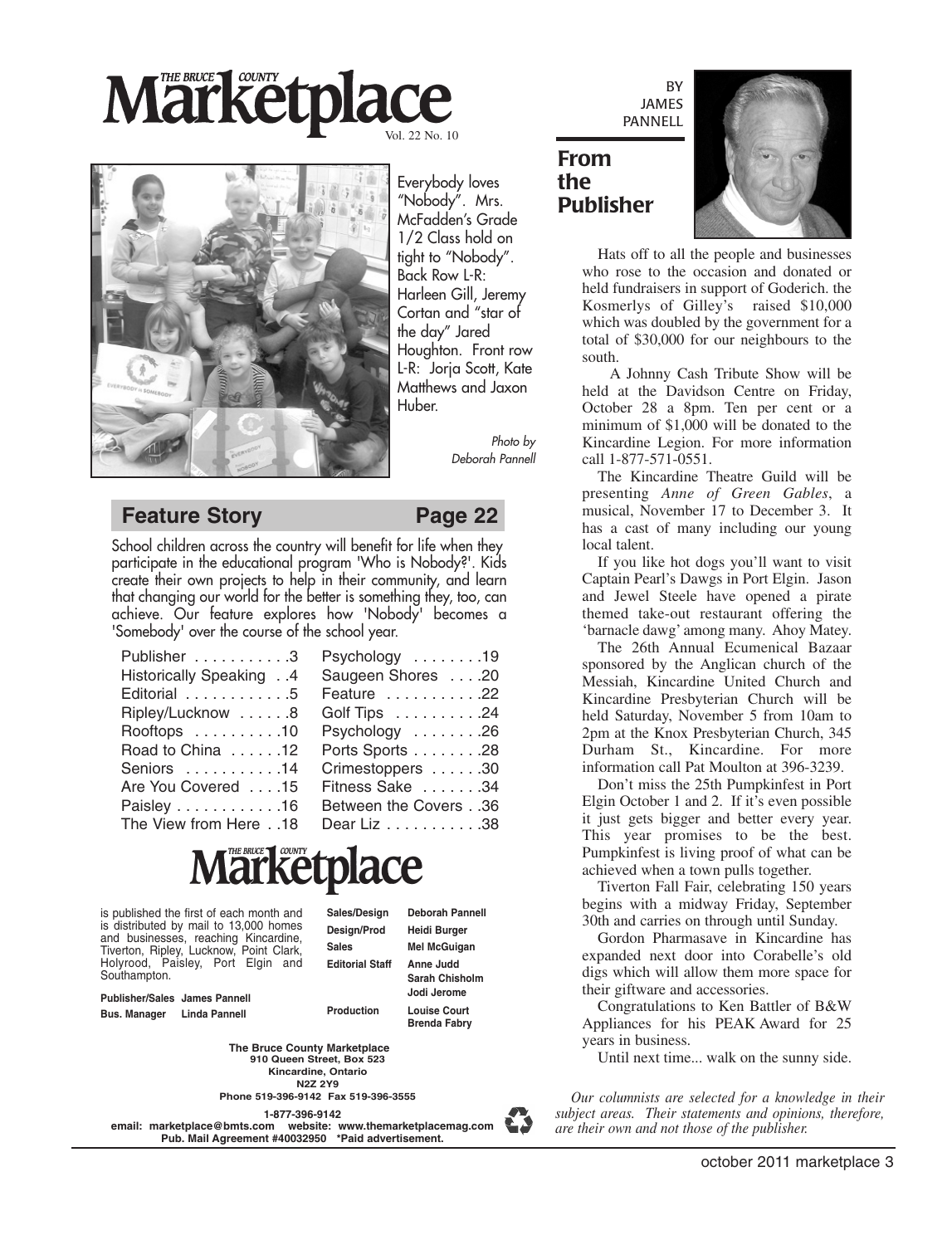# Creating [Somebody](http://www.whoisnobody.com/) from "Nobody"



s another school year looms ahead, full of promise, growth, and Mrs. McFadden with her Grade 1/2 class. Front L-R: Owen, Nathan, Lucas, Harleen, milestones, many young students in Bruce County (and all across the continent) will soon participate in a

**A A Mrs.** McFadden with her Grade 1/2 class. Front L-R: Owen, Nathan, Lucas, Harleen, milestones, many young students in **Kylie and Kate.** Second row L-R: Halley, Ethan, Austin, Ryan, Jorja and Shayleigh.<br>Bruce County **Kylie and Kate. Second row L-R: Halley, Ethan, Austin, Ryan, Jorja and Shayleigh. Back row L-R: Jaxon, Jeremy, Lexi, Selina, Mollie, Andrea, Taya and Jared.**

revolutionary program that will positively affect their lives and futures.

On any given fall morning, not unlike any other kids anywhere from Grades 1 through 12 may arrive in their classrooms to find that collectively they are the recipients of a mysterious, suitcase-resembling box. The box says, "To Everybody. From Nobody." What could it possibly contain? Inside, the students will find a collection of intriguing materials, including one nondescript, featureless doll. Who is this strange arrival? It resembles a stuffed doll. It has no face, no gender, no age, no affiliation, no characteristics. It has no friends, no peers, no identity. It's Nobody.

#### **Who is Nobody?**

"Who Is Nobody" is an educational program designed to inspire and develop each individual child's unique strengths, interests, and abilities, whilst also encouraging the child to participate in bettering their world. The program requires no teacher preparation; it is self-running, the resources are reusable, and the benefits of participation are truly without limit. The goal? Turn this clean-slate "Nobody" into a proud 'Somebody'!

Three short and comprehensive lessons are played to the class on DVD, explaining the five secret "Who Is Nobody" steps that each child will follow for their 'Nobody' project. Then, individuals are sent home with the provided resources and the doll for one week each. By the end of the week, the student will have made a contribution toward giving 'Nobody' an identity. He or she will present their unique story to the class, along with photos, drawings and letters from their very own crafted page in the class "Who Is Nobody" scrapbook. Each child will attach a memento of their project to the Nobody doll. Over time, the doll will collect given characteristics reflecting the great things each class member has accomplished. And so, "Everybody will help Nobody become Somebody!"

The "Who Is Nobody" program was created in 2002, by Kelly Clark, a Toronto-based teacher who wanted to give kids

## **by Sarah Chisholm**

"a vehicle to discover their interests and put them into action to help others." Ms. Clark was concerned when she reflected on how kids are negatively affected by low self-esteem, crisis of identity, trying to conform to "fit in", and bullying. Her solution was to help kids discover a sense of purpose, selfworth, and belonging, using her "Nobody" program. It has been a huge success, with over 35,000 reported projects resulting from the program to date. Armed with the knowledge that they can make a difference, and inspired by their newfound self-confidence, kids who participate are making an important, lasting impact on their own lives, and the lives of those around them, in their communities and across the globe.

"Nobody" projects range from raising funds to support the local animal shelter, to cutting hair for donation to cancer patients, to collecting toys for underprivileged children overseas, and many more admirable ideas in between. Kids are taught that what they do and who they are matters; even though they are young, they are not powerless, or without a voice. They are not "just" kids. Kids can have a strong, positive presence in their community, and kids can make a difference and leave an imprint on their world even at a young age. Helping "Nobody" become 'Somebody' allows the child to realize that they are somebody, too.

#### **'Nobody' finds a home at KTTPS**

Katherine McFadden is a Grade 1 and 2 teacher at Kincardine Township-Tiverton Public School (KTTPS), an elementary school in the Bluewater District School Board (BWDSB) of Grey/Bruce Counties. This year will mark her third turn with the "Who Is Nobody" program. Four classes at KTTPS will be participating this year, thanks to community support and sponsorship from The Rotary Club and Meridian Credit Union, that donated the cost of the kits. Katherine explains that there are actually three available "Who Is Nobody" kits: the blue doll package is geared towards helping animals, people, and the environment; the green doll inspires projects of an eco-friendly, nature-inspired theme, and the pink doll is aimed at combating bullying issues. Her classes have been working with the blue doll.

Katherine says that the program is very flexible, so teachers can tailor it towards specific goals, intensity, and schedules.